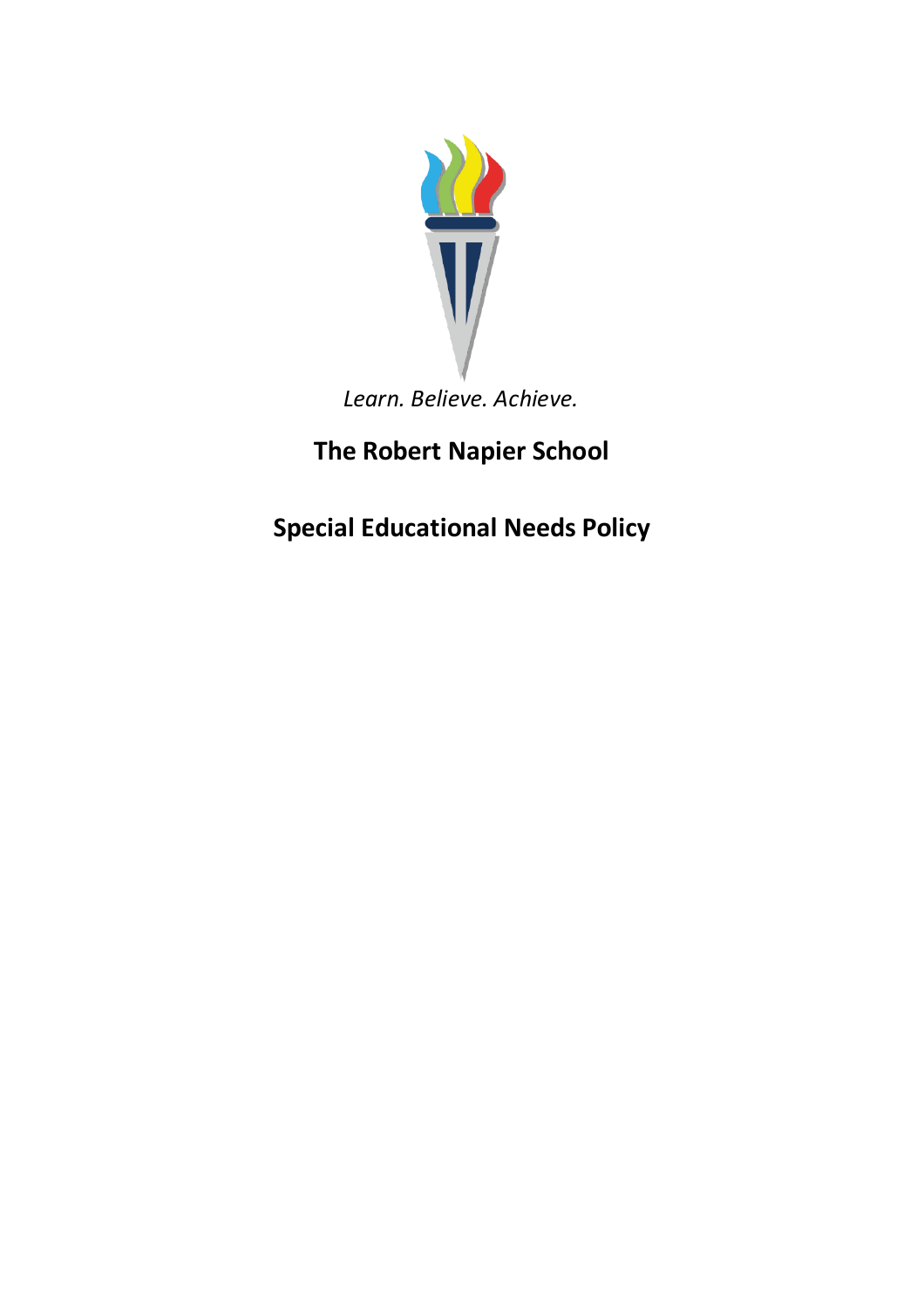# <span id="page-1-3"></span>**Contents**

# <span id="page-1-0"></span>**1. Aims**

The school's SEND policy and information report aims to:

- Set out how our school will support and make provision for students with special educational needs and disabilities (SEND)
- Explain the roles and responsibilities of everyone involved in providing for students with SEND

At The Robert Napier School we believe that all students have the right to learn, believe and achieve. We seek to remove and barriers to learning in order that all students, whatever their profile of needs, are able to aim high and achieve their goals. The school reviews the progress of all students with SEND on a regular basis and assesses whether additional interventions are necessary. The approach to supporting students with SEND is underpinned by a core belief that all teachers are teachers of SEND, and that all students should have access to their full entitlement of a broad and enriching curriculum.

# <span id="page-1-1"></span>**2. Legislation and guidance**

This policy and information report is based on the statutory [Special Educational Needs and Disability \(SEND\)](https://www.gov.uk/government/uploads/system/uploads/attachment_data/file/398815/SEND_Code_of_Practice_January_2015.pdf) [Code of Practice](https://www.gov.uk/government/uploads/system/uploads/attachment_data/file/398815/SEND_Code_of_Practice_January_2015.pdf) and the following legislation:

- [Part 3 of the Children and Families Act 2014, w](http://www.legislation.gov.uk/ukpga/2014/6/part/3)hich sets out schools' responsibilities for students with SEND
- [The Special Educational Needs and Disability Regulations 2014, w](http://www.legislation.gov.uk/uksi/2014/1530/contents/made)hich set out schools' responsibilities for education, health and care plans (EHCP), SEND Co-Ordinator (SENCOs) and the SEND information report

This policy also complies with our funding agreement and articles of association.

# <span id="page-1-2"></span>**3. Definitions**

A student has SEND if they have a learning difficulty or disability which calls for special educational provision to be made for them.

They have a learning difficulty or disability if they have:

- A significantly greater difficulty in learning than the majority of the others of the same age, or
- A disability which prevents or hinders them from making use of facilities of a kind generally provided for others of the same age in mainstream schools

Special educational provision is educational or training provision that is additional to, or different from, that made generally for other children or young people of the same age by mainstream schools.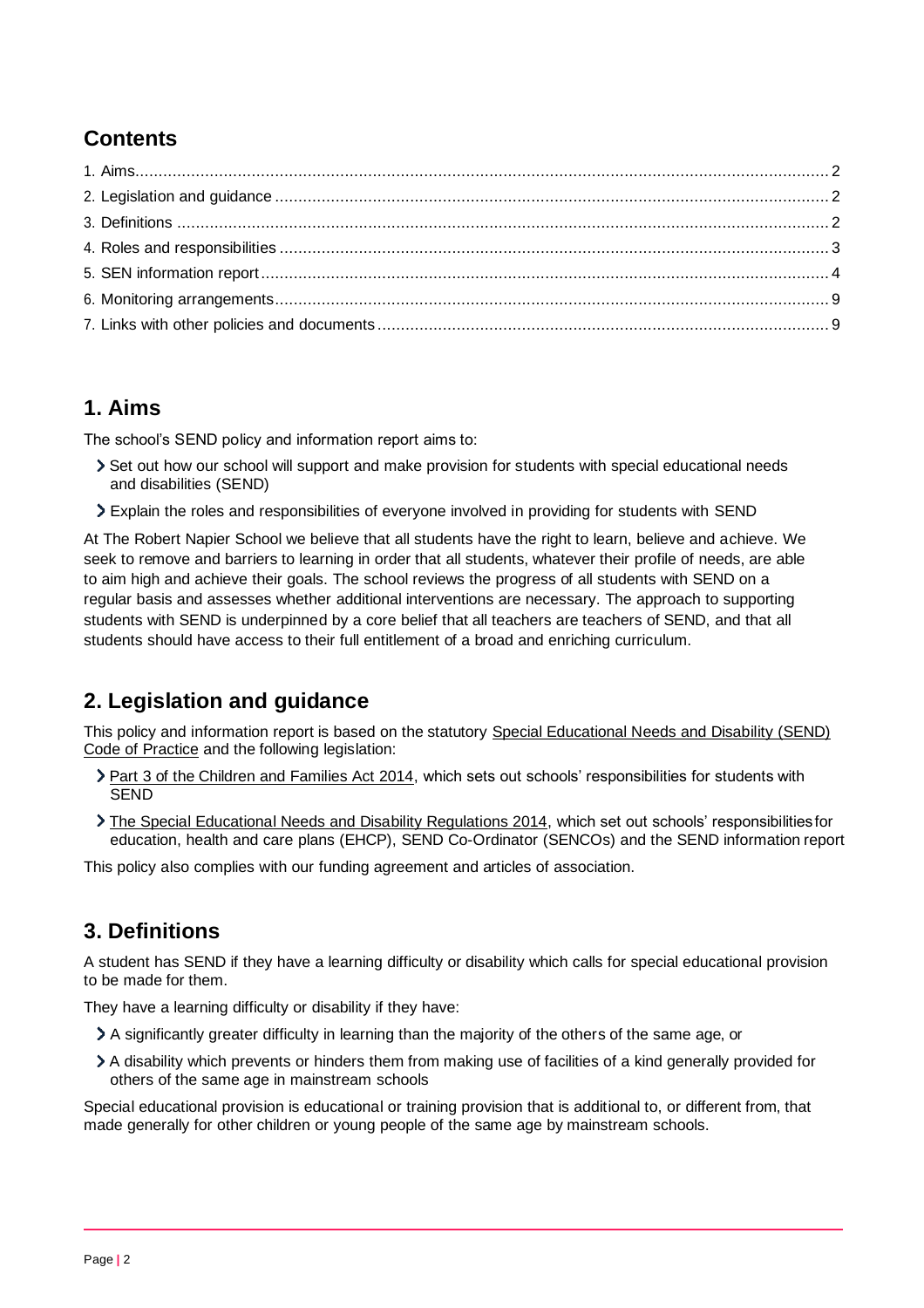# **4. Roles and responsibilities**

## **4.1 The SENCO**

The SENCO is Aliah Plaster (Assistant Head Teacher with Responsibility for SEND) [aplaster@robertnapier.org.uk. T](mailto:aplaster@robertnapier.org.uk)he SENCO is assisted by Caitrin Callaghan Deputy SENCO

They will:

- Work with the headteacher and SEND governor to determine the strategic development of the SEND policy and provision in the school
- Have day-to-day responsibility for the operation of this SEND policy and the co-ordination of specific provision made to support individual students with SEND, including those who have EHC plans
- Provide professional guidance to colleagues and work with staff, parents, and other agencies toensure that students with SEND receive appropriate support and high-quality teaching
- Advise on the graduated approach to providing SEND support
- Advise on the deployment of the school's delegated budget and other resources to meet students' needs effectively
- Be the point of contact for external agencies, especially the local authority and its support services
- Liaise with potential next providers of education to ensure that the school meets its responsibilitiesunder the Equality Act 2010 with regard to reasonable adjustments and access arrangements
- Ensure the school keeps the records of all students with SEND up to date
- Work with the Deputy SENCO to oversee the Access 2 Mainstream provision which caters for students who need a higher level of specialist intervention

## **4.2 The SEND governor**

The SEND governor will:

- Help to raise awareness of SEND issues at governing board meetings
- Monitor the quality and effectiveness of SEND and disability provision within the school and update the governing board on this
- Work with the headteacher and SENCO to determine the strategic development of the SEND policy and provision in the school

### **4.3 The headteacher**

The headteacher will:

- Work with the SENCO and SEND governor to determine the strategic development of the SEND policy and provision within the school
- Have overall responsibility for the provision and progress of learners with SEND and/or a disability

### **4.4 Class teachers**

Each class teacher is responsible for:

- > The progress and development of every student in their class
- Working closely with any Learning Support Assistants or specialist staff to plan and assess the impact of support and interventions and how they can be linked to classroom teaching
- Working with the SENCO to review each student's progress and development and decide on any changes to provision
- Ensuring they follow this SEND policy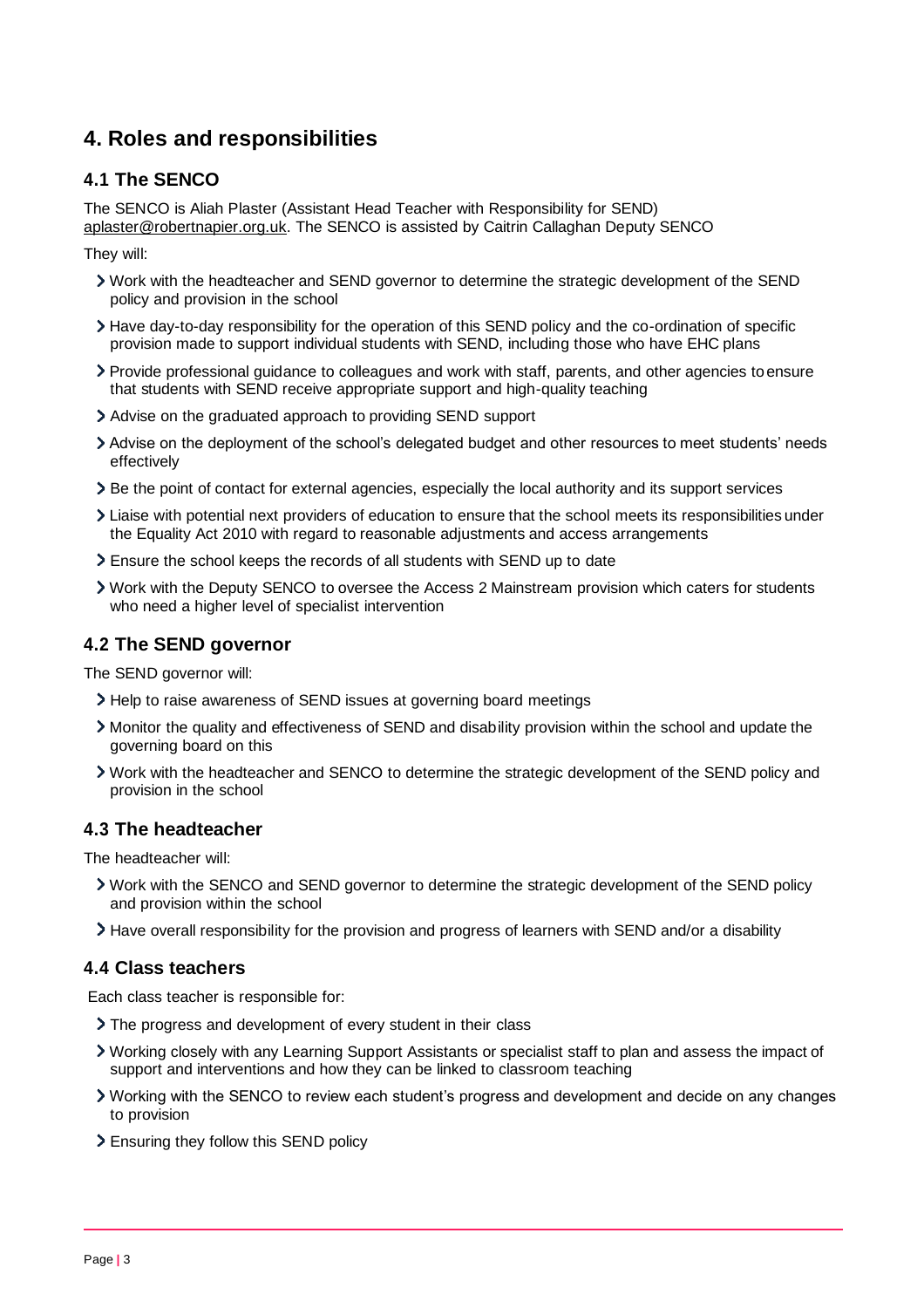# <span id="page-3-0"></span>**5. SEND information report**

## **5.1 The kinds of SEND that are provided for**

Our school currently provides additional and/or different provision for a range of needs, including:

- Communication and interaction, for example, autistic spectrum disorder, speech and language difficulties
- Cognition and learning, for example, dyslexia, dyspraxia
- Social, emotional and mental health difficulties, for example, attention deficit hyperactivity disorder (ADHD)
- Sensory and/or physical needs, for example, visual impairments, hearing impairments, processing difficulties, epilepsy
- > Moderate learning difficulties

### **5.2 Identifying students with SEND and assessing their needs**

The purpose of the identification of a SEND is to establish what action the school needs to take to best support the student; it is not to fit a student into a category. We strive to view students holistically, not just their SEND status.

When the school decides to make special educational provision, this decision is made with the consideration of teaching staff, the SENCO and pastoral teams. It is important to consider all of the information gathered from within the school about the student's progress, alongside national data and expectations of progress. Students are only identified as SEND if they do not make adequate progress once they have had all the intervention/adjustments and quality first teaching and they are significantly below their expected progress level. The school will use the "Assess, Plan, Do, Review" template when identifying areas of need.

The school will assess each student's current skills and levels of attainment on entry, which will build on previous settings and Key Stages, where appropriate. Class teachers will make regular assessments of progress for all students and identify those whose progress:

- It is significantly slower than that of their peers starting from the same baseline
- Fails to match or better the child's previous rate of progress
- Fails to close the attainment gap between the child and their peers
- Widens the attainment gap

This may include progress in areas other than attainment, for example, social needs.

Slow progress and low attainment will not automatically mean a student is recorded as having SEND.

When deciding whether special educational provision is required, we will start with the desired outcomes, including the expected progress and attainment, and the views and the wishes of the student and their parents. We will use this to determine the support that is needed and whether we can provide it by adapting our core offer, or whether something different or additional is needed.

## **5.3 Consulting and involving students and parents**

The school will have an early discussion with the student and their parents when identifying whether they need special educational provision. These conversations will make sure that:

- If Everyone develops a good understanding of the student's areas of strength and difficulty
- > The school take into account the parents' concerns
- Everyone understands the agreed outcomes sought for the child
- Parents contribute to students' Student Profiles
- Parents understand the processes around access arrangements

Everyone is clear on what the next steps are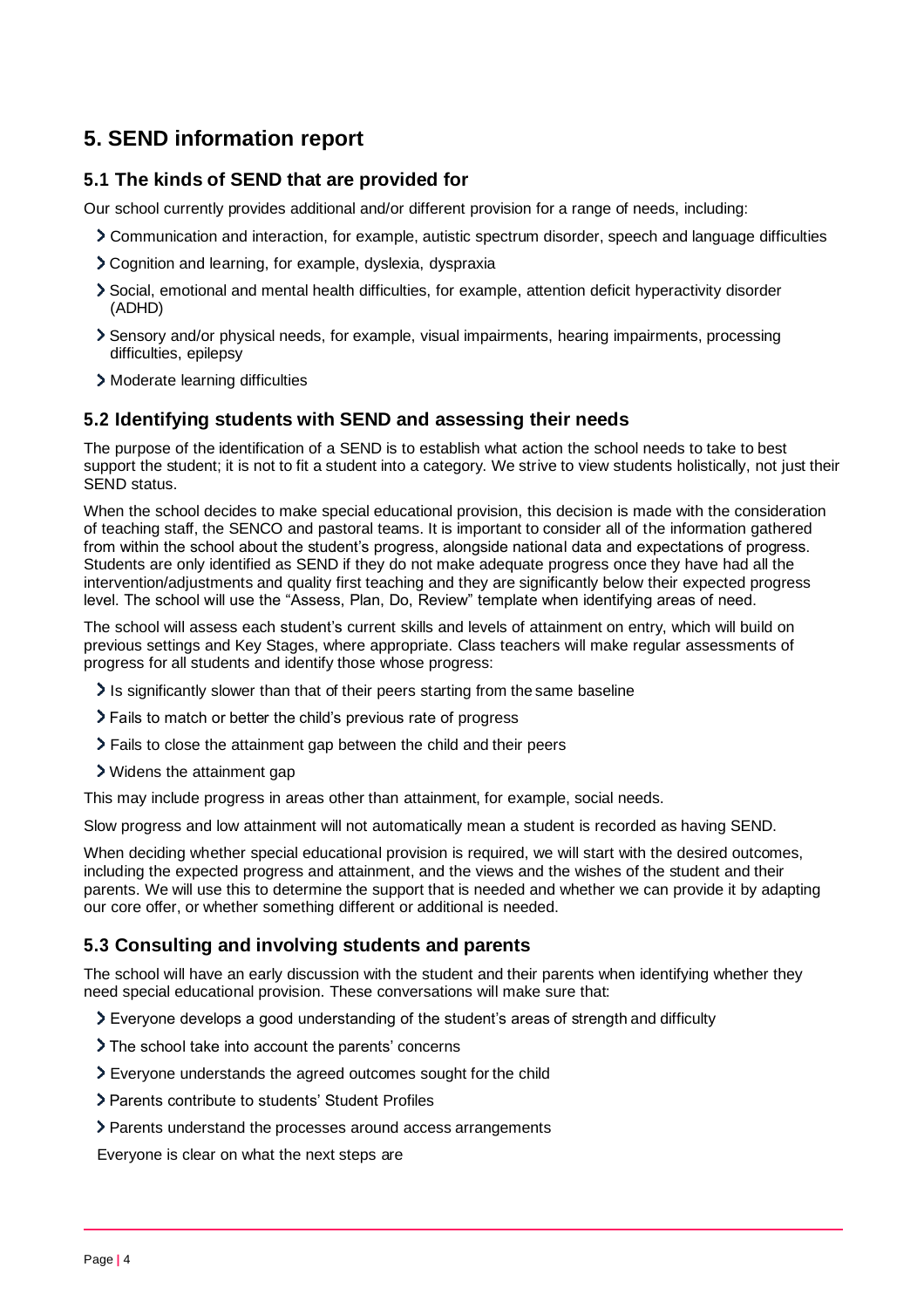Notes of these early discussions will be added to the student's record and given to their parents. The school will formally notify parents when it is decided that a student will receive SEND support.

## **5.4 Assessing and reviewing students' progress towards outcomes**

The school will follow the graduated approach and the four-part cycle of **assess, plan, do, review**.

The class or subject teacher will work with the SENCO to carry out a clear analysis of the student's needs. This will draw on:

- > The teacher's assessment and experience of the student
- Their previous progress and attainment or behaviour
- Other teachers' assessments, where relevant
- The individual's development in comparison to their peers andnational data
- > The views and experience of parents
- > The student's own views
- Advice from external support services, if relevant

The assessment will be reviewed regularly.

All teachers and support staff who work with the student will be made aware of their needs, the outcomes sought, the support provided, and any teaching strategies or approaches that are required. The school will regularly review the effectiveness of the support and interventions and their impact on the student's progress.

## **5.5 Supporting students moving between phases and preparing for adulthood**

We will share information with the school, college, or other setting the student is moving to. The school will agree with parents and students which information will be shared as part of this.

We understand that transitions between settings can be challenging for all students and we have put the following in place to support students making the transition from primary school:

- Additional transition day for students who are identified as requiring extra support during the transition process
- Liaison with primary schools including school visits
- Virtual tours of the school with welcome messages from staff

## **5.6 Our approach to teaching students with SEND**

All teachers are responsible and accountable for the progress and development of all of the students in their class, including where students access support from teaching assistants or other specialist staff. High quality teaching, differentiated for individual students, is the first step in responding to students who have or may have SEND. Additional intervention and support cannot compensate for a lack of good quality teaching. The school regularly and carefully reviews the quality of teaching for all students, including those at risk of underachievement through the School Self Review Process. Members of staff are formally observed and where problems are identified robust support is immediately put in place; many more informal observations happen throughout the academic year and are logged departmentally. Work scrutinies are regularly carried out as part of the Performance Management process, at Senior Leadership Team (SLT) and Teaching and Learning Co-Ordinator meetings. The school is committed to making certain that all teachers are including all students in all lessons and differentiating where appropriate and necessary. Continued professional development (CPD) training around differentiation for SEND runs regularly during each academic year and SEND training has been offered to all staff and departments on an annual basis, supported by SLT and delivered by various agencies. All SEND training is focused around the needs of the students in our school setting

High-quality teaching is our first step in responding to students who have SEND. This will be differentiated for individual students.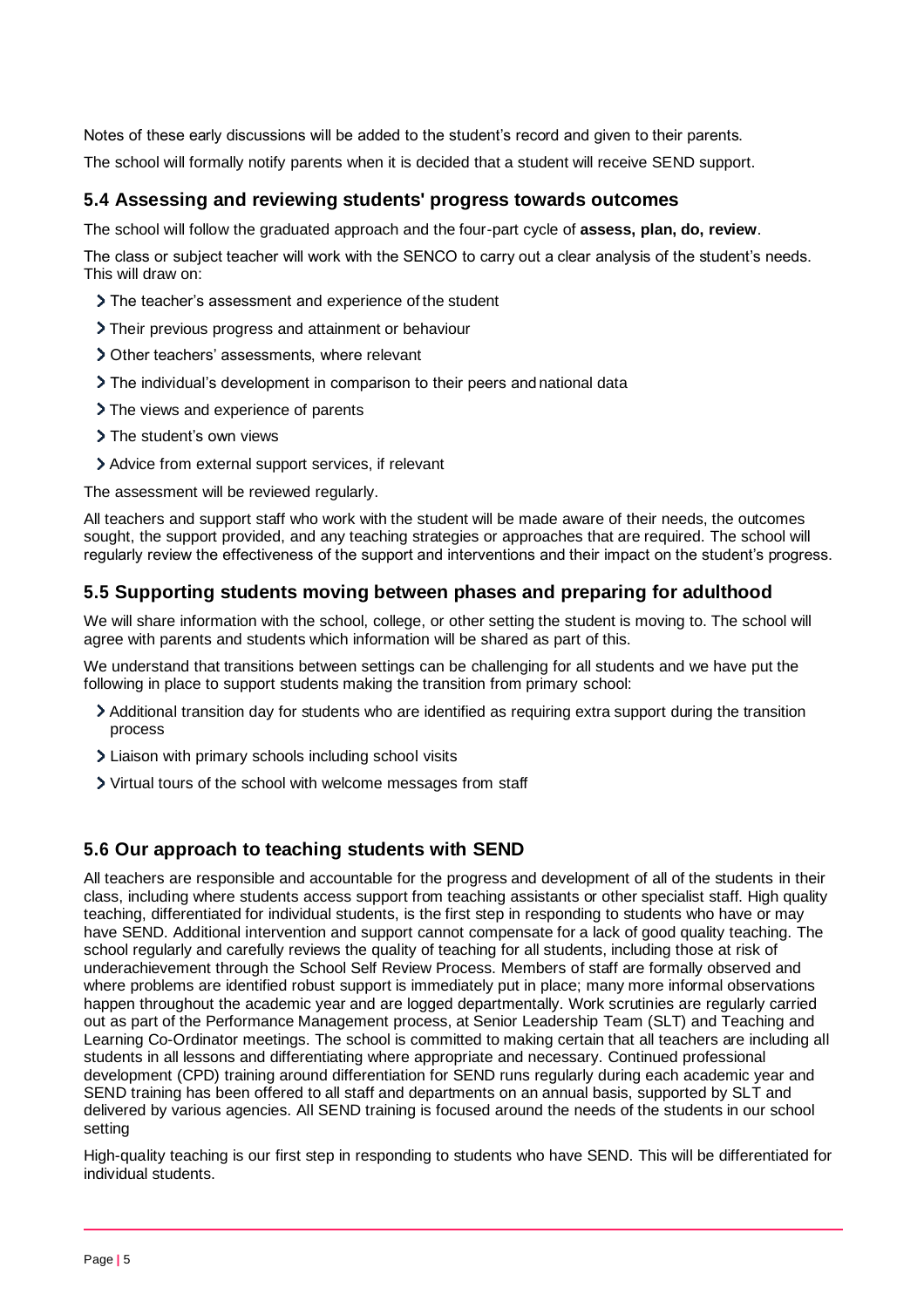The school will also provide the following interventions:

- > Speech and language therapy
- All students on the SEND register have a Student Profile which is created in collaboration with parents and the student and which provided information about the students' areas of difficulties and strategies that staff can use to support them
- Pastoral support through the House Teams
- A lunchtime club is available to students who find social times difficult
- Counsellors from the MIND charity work with students on a weekly basis
- Group interventions to assist with emotional regulation
- Horizon program which supports students with self-confidence, resilience and social skills

### **5.7 Adaptations to the curriculum and learning environment**

The school make the following adaptations to ensure all students' needs are met:

- Differentiating our curriculum to ensure all students are able to access it, for example, by grouping, 1:1 work, teaching style, content of the lesson, etc.
- Adapting our resources and staffing
- Using recommended aids, such coloured overlays, visual timetables, larger font, etc.
- Differentiating our teaching, for example, giving longer processing times, pre-teaching of key vocabulary, reading instructions aloud, etc.

### **5.8 Additional support for learning**

We have sixteen Learning Support Assistants who are trained to deliver interventions such as in class support and differentiating resources. The school also has five higher level teaching assistants who hold additional roles such as exam support and oversight of the Student Profiles process.

Teaching assistants will support students on a 1:1 basis within lessons when the student has specific hours of support named in an EHCP.

Teaching assistants will support students in small groups within lessons, circulating and providing support to students with SEND in a class.

The school has a dedicated Access 2 Mainstream provision which is managed by the Deputy SENCO who is a qualified Specialist Teacher. This is a highly bespoke provision that is suitable for only a very small number of students. This provision offers the ASDAN (alternative curriculum awarding organization) course to a small number of students, social skills work, lifeskills work, emotional regulation and a calm space. The aim of the provision is to better understand the needs of particular students and provide strategies to support them in accessing mainstream lessons

The school works with the following agencies to provide support for students with SEND:

- Educational Psychologist
- Medway Hospital (Paediatricians) School Nurse
- Autism Outreach Team Child Protection Advisors
- CAST (Child & Adolescent Support Team) Tier 2
- CAMHS (Child Young Peoples Well Being Service NELFT) Tier 3
- AAP (Attendance Advisory Practitioner previously known as Educational Welfare Officers)
- PASS (Physical & SENDsory Service) to support students with hearing/visual Impairment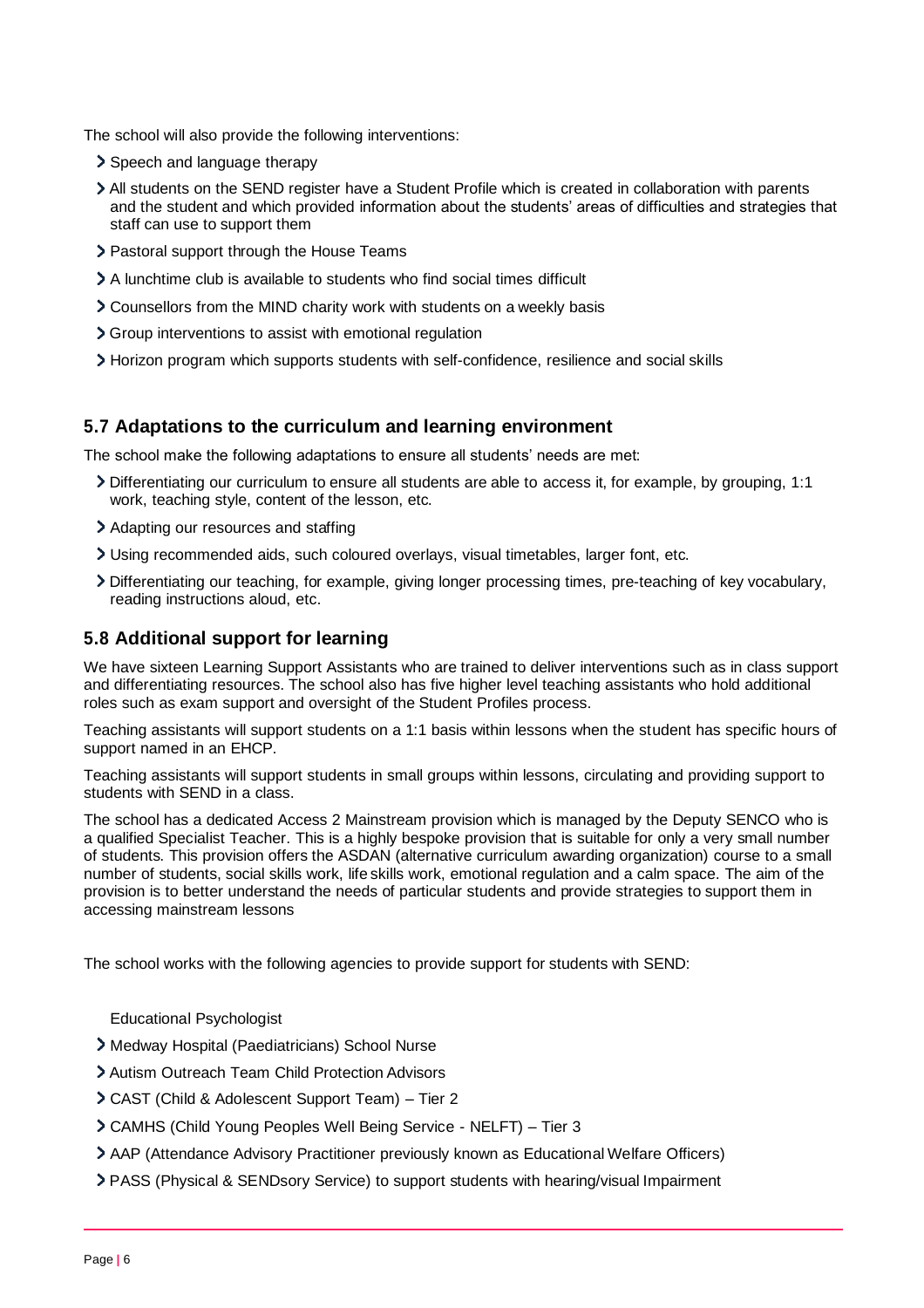- > Inclusion Team Social Services
- The School employs independent Speech and Language Therapists

## **5.9 Expertise, staff training and securing equipment and facilities**

Our SENCO is an Assistant Head Teacher with Responsibility for SEND and has worked within the SEND department for five years. The SENCO is assisted by the Deputy SENCO who runs the school's Access 2 Mainstream provision.

We have a team of 16 teaching assistants, including five higher level teaching assistants (HLTAs) who are trained to deliver SEND provision.

SEND is funded through The Department of Education, and all mainstream schools are provided with resources to support those with additional needs, including students with SEND. This funding is determined by a local funding formula, discussed with the local schools' forum, which is also applied to local academies. The school has an amount identified within its overall budget called the notional SEND budget. This is not a ring-fenced amount and the school endeavors to provide high quality appropriate support for SEND students from the wider budget where appropriate and necessary. Students with EHCPs can have additional top-up funding provided to help meet their needs if The Medway Council deem it appropriate. This is typically allocated where the needs of an individual student exceeds the nationally prescribed threshold.

The SEND training needs of all staff are arranged though the SENCO and who also holds joint responsibility responsible for CPD. Needs are identified through changes at National Level, updates required and responses to staff requests for specific areas of training. When specific training is needed to support the needs of an individual student training is delivered to all members of staff who are involved with the student. Where possible the school involves the support of external providers to support training needs. All trainee teachers meet with the SENCO as part of their induction; this is to allow the SENCO opportunity to explain the systems and structures in place around the school's SEND provision and practice and to discuss the needs of individual students The School is a member of National Association for Special Educational Needs (NASEND) in order to keep up to date with local and national updates in SEND.

## **5.11 Evaluating the effectiveness of SEND provision**

The school regularly and carefully monitors and evaluates the quality of provision we offer all students The SEND department work hard to establish positive and trusting relationships with the SEND parents/carers and students. Parents/carers are able to email the SENCO/Deputy SENCO at any time and contact by phone during the school day.

We evaluate the effectiveness of provision for students with SEND by:

- Reviewing students' individual progress towards their goalseach term
- Reviewing the impact of interventions at the end each cycle
- Creating and reviewing Student Profiles with input from students andtheir parents/carers
- Monitoring by the SENCO
- Using provision maps to measure progress
- Holding annual reviews for students with EHCPs

### **5.12 Enabling students with SEND to engage in activities available to those in the school who do not have SEND**

All of the school's extra-curricular activities and school visits are available to all our students, including our before-and after-school clubs.

All students are encouraged to go on our residential trips and reasonable adjustments are made to facilitate this.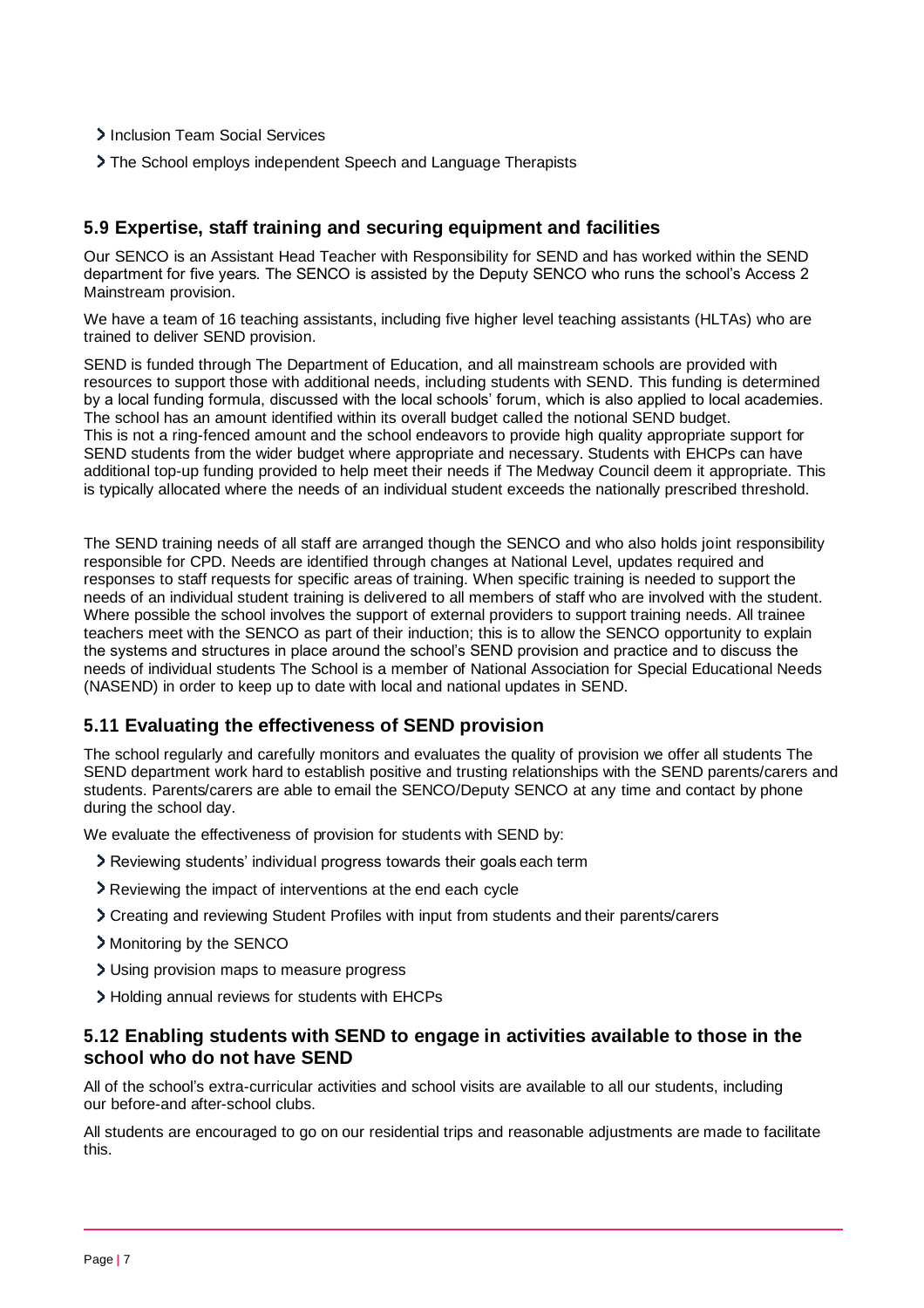All students are encouraged to take part in sports day/school plays/special workshops.

No student is ever excluded from taking part in these activities because of their SEND.

## **5.13 Support for improving emotional and social development**

Pastoral support systems are in place to support SEMH. Students build strong relationships with their House Managers, who are responsible for their well-being in the first instance.

We provide support for students to improve their emotional and social development in the following ways:

- Students with SEND are encouraged to be part of the school voice provision
- Students with SEND are part of the interview process for prospective staff

The school has a zero tolerance approach to bullying.

### **5.14 Working with other agencies**

The school works with a wide range of other agencies to ensure that students receive the support to which they are entitled. This includes, but is not limited to:

- Local Authority SEND case workers
- Child and Adult Mental Health Services
- Medway Young People's Well-Being Service
- > Speech and Language Therapists
- > Social Care, including Early Help
- Educational Psychology Service

### **5.15 Complaints about SEND provision**

Complaints about SEND provision in our school should be made to the Head Teacher, Steven Quenby in the first instance at squenby@robertnapier.org.uk. They will then be referred to the school's complaints policy.

The parents of students with disabilities have the right to make disability discrimination claims to the first-tier SEND tribunal if they believe that our school has discriminated against their children. They can make a claim about alleged discrimination regarding:

- > Exclusions
- Provision of education and associated services
- Making reasonable adjustments, including the provision of auxiliary aids and services

### **5.16 Contact details for raising concerns**

Concerns regarding SEND can be raised with the SENCO or Deputy SENCO.

SENCO Aliah Plaster [aplaster@robertnapier.org.uk](mailto:aplaster@robertnapier.org.uk)

Deputy SENCO Catrin Callaghan ccallaghan@robertnapier.org.uk

### **5.17 The local authority local offer**

The Local Authority also has information on their Local Offer this can be found on Medway Council Website:

### **[http://www.medway.gov.uk/carehealthandsupport/supportfordisabilities/medwayslocaloffer.as px](http://www.medway.gov.uk/carehealthandsupport/supportfordisabilities/medwayslocaloffer.aspx)**